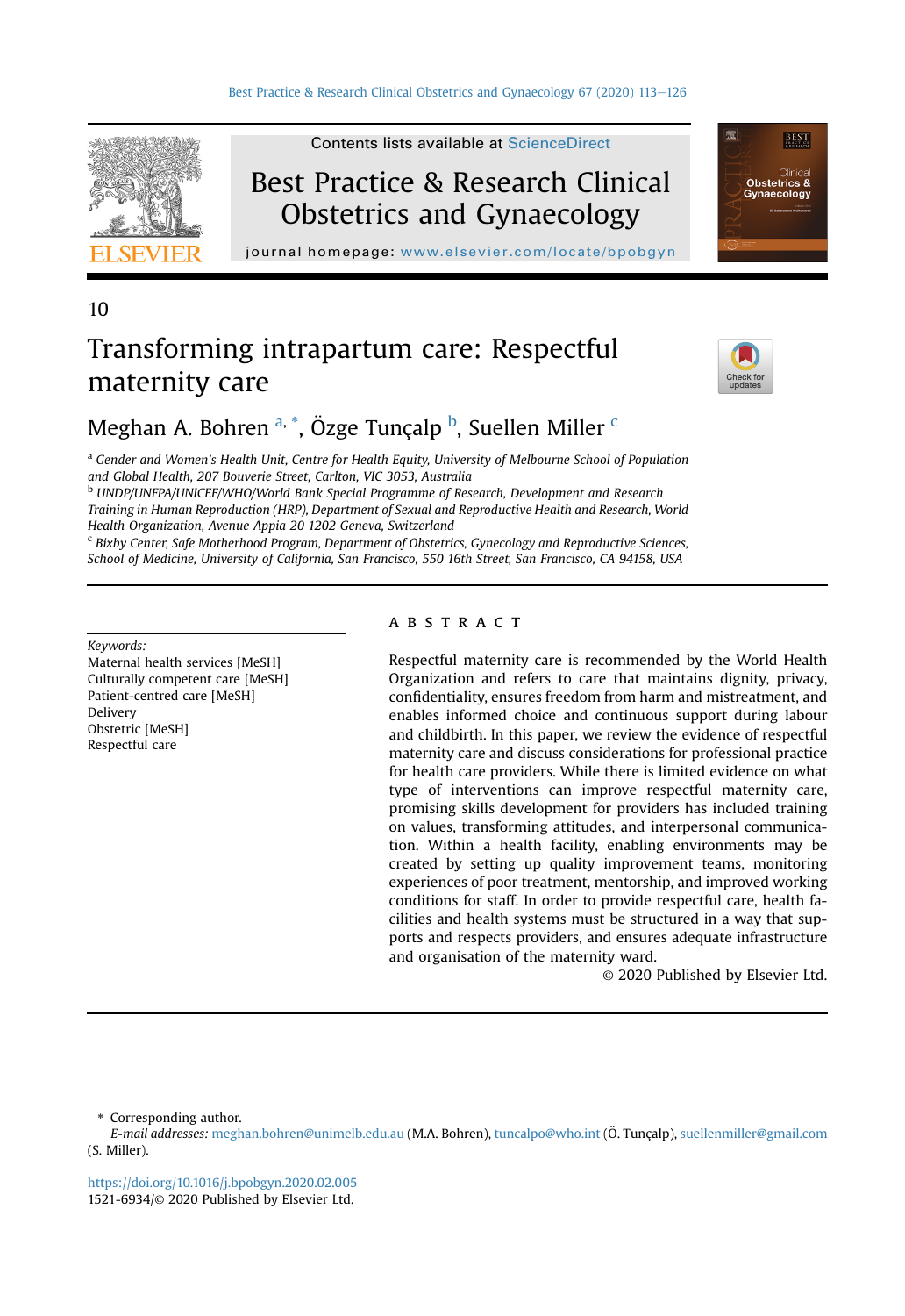## Introduction

Over the past several decades, women across the world have been encouraged to give birth in health facilities in order to ensure timely access to skilled care and referral if additional care needs arise [[1\]](#page-12-0). Despite an increasing proportion of women giving birth in health facilities globally, expected reductions of maternal and newborn mortality and morbidity have not necessarily been met [\[2\]](#page-12-1). High rates of avoidable maternal and newborn mortality and morbidity are often due to poor quality of care [[3\]](#page-12-2), and increasing evidence suggests that disrespectful and undignified care is commonplace in many settings [[4](#page-12-3)[,5](#page-12-4)].

JCLP\_press\_logoThe World Health Organization (WHO) defines quality of care for women and newborns as "the extent to which health care services … improve desired health outcomes. In order to achieve this, health care needs to be safe, effective, timely, efficient, equitable and peoplecentred" [\[6](#page-12-5)[,7](#page-12-6)]. The WHO Framework for improving quality of care for women during childbirth highlights that women's experiences of care are equally important to clinical care provision [[7](#page-12-6)]. Further, in a systematic review of high-quality clinical guidelines for maternity practice, Miller and colleagues (2016) noted that even the provision of evidence-based clinical care cannot be considered quality care unless the care is provided respectfully [\[8](#page-12-7)]. However, non-clinical intrapartum care practices, such as emotional support through labour companionship [[9,](#page-12-8)[10](#page-12-9)], continuity of carer [[11\]](#page-12-10), effective communication [\[12\]](#page-12-11), and respectful care [\[13](#page-12-12)[,14\]](#page-12-13) are often not prioritised in many settings. These non-clinical practices are often inexpensive to implement and should complement any necessary clinical interventions to optimise quality of care for women and their families [\[15](#page-12-14)]. In this paper, we review the evidence of respectful maternity care and discuss considerations for professional practice for health care providers including obstetricians, midwives, nurses and trainees.

#### What is respectful maternity care?

The emphasis on quality care in nursing, midwifery, and medicine began formally in the 1960s and 1970s [[16,](#page-12-15)[17\]](#page-12-16), and has used a variety of terms, such as quality care, humanized care, rights-based care, family-centred care, patient-centred care, woman-centred care, and respectful care. In maternity care, these concepts appeared in the 1970s along with the women's rights movement, which included women's health and rights, and impacted provider-thinking about provision of care. At the same time, nursing and midwifery journals published research on what we now label "evidence-based respectful care," such as evidence supporting birthing positions other than supine [\[18](#page-12-17)[,19](#page-12-18)]. By the early 2000s, respectful maternity care began to appear in textbooks and training courses for midwives [\[20,](#page-12-19)[21\]](#page-12-20). This included the American College of Nurse Midwives (ACNM) training on greeting and listening to the woman and her family, providing privacy and comfort measures, and explaining what will happen and answering questions.

Today, respectful maternity care has evolved to refer to "care organized for and provided to all women in a manner that maintains their dignity, privacy and confidentiality, ensures freedom from harm and mistreatment, and enables informed choice and continuous support during labour and childbirth," and is recommended by WHO for all women [\[15](#page-12-14)]. WHO's recommendations on intrapartum care for a positive childbirth experience (2018) highlight that respectful maternity care is in accordance with human rights based approaches to maternity care, could improve women's experiences of labour and childbirth and address health inequalities [[15\]](#page-12-14). Shakibazadeh and colleagues conducted a qualitative evidence synthesis (systematic review of qualitative research) and developed twelve domains of respectful maternity care from the perspectives of women and healthcare providers (Box 1) [[14](#page-12-13)].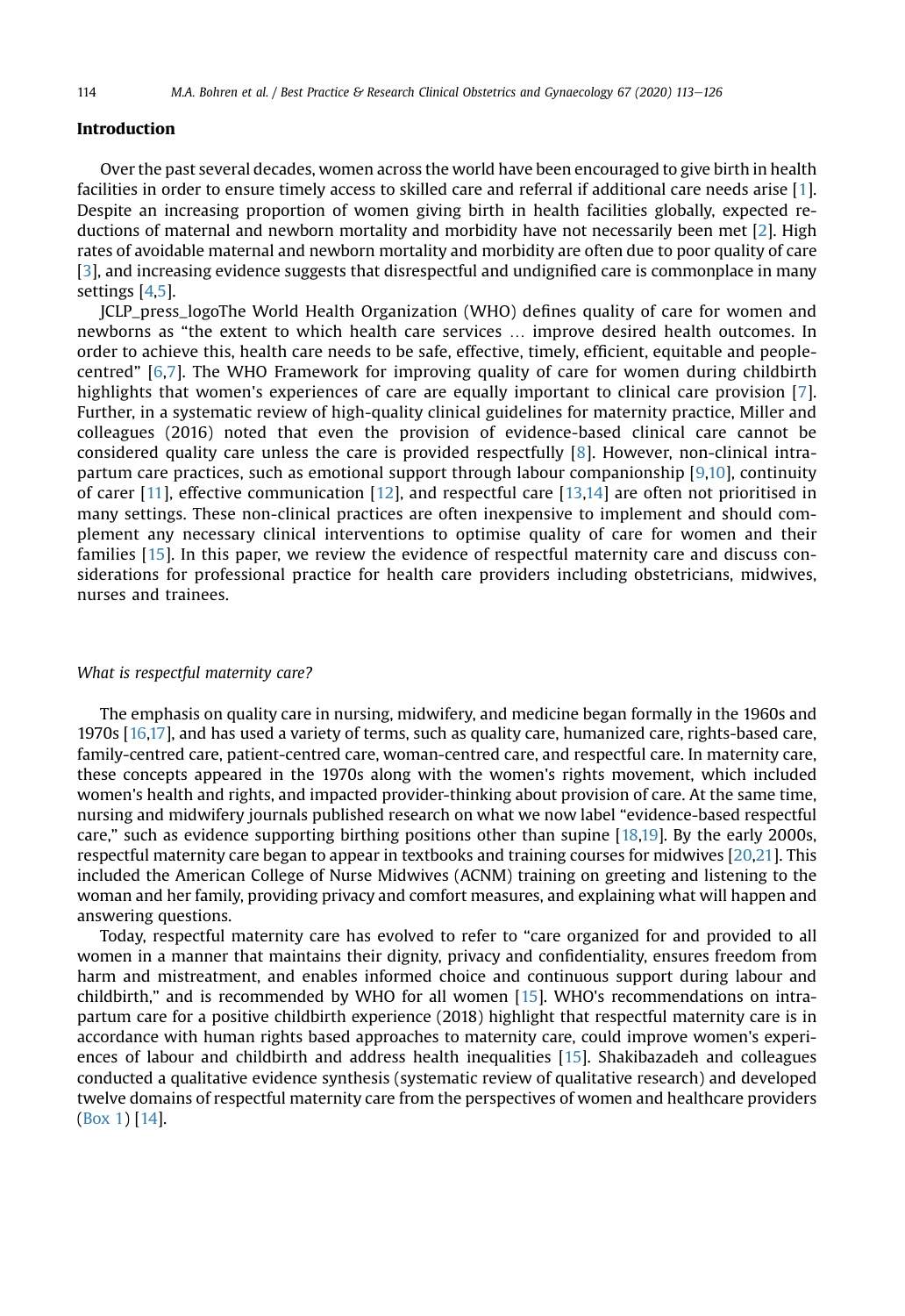#### Box 1

Twelve domains of respectful maternity care [[14](#page-12-13)].

- 1. Being free from harm and mistreatment
- 2. Maintaining privacy and confidentiality
- 3. Preserving women's dignity
- 4. Prospective provision of information and seeking informed consent
- 5. Ensuring continuous access to family and community support
- 6. Enhancing quality of physical environment and resources
- 7. Providing equitable maternity care
- 8. Engaging with effective communication
- 9. Respecting women's choices that strengthens their capabilities to give birth
- 10. Availability of competent and motivated human resources
- 11. Provision of efficient and effective care
- 12. Continuity of care

At the same time, mistreatment of women during childbirth is widely prevalent globally [[5,](#page-12-4)[13\]](#page-12-12), and includes practices that may make a woman feel dehumanised, disempowered, or not in control of her birth [[13\]](#page-12-12). Such practices may include physical or verbal abuse, discrimination, non-consented vaginal exams and/or procedures (e.g. caesarean section, episiotomy, induction of labour), lack of privacy, lack of supportive care, and neglect [[4\]](#page-12-3). These mistreatment experiences may occur at the interpersonal level between the woman and the healthcare provider, or at the health facility or health system level [\[12](#page-12-11)]. It is important to note that certain components of respectful care can occur in the presence of mistreatment, and women may therefore experience elements of both respectful care and mistreatment throughout labour and childbirth.

#### Why is respectful maternity care important?

Respectful maternity care is an important component of quality of care [\[7\]](#page-12-6). When women feel supported, respected, safe, and able to participate in shared decision-making with their providers, they may be more likely to have positive childbirth experiences. However, when women experience disrespectful care, they may be less likely to use facility-based maternity care services in the future [[22\]](#page-12-21) and may be more likely to have negative birth experiences.

The value that women and their families place on different aspects of respectful care may vary across both settings and individuals. Therefore, it is important for healthcare providers to ask women about their values, needs, and fears, and support women in order to have positive childbirth experiences. For example, women in high-income countries may value shared decision-making more highly than women in lower-income countries [[14\]](#page-12-13), although this may also be impacted by health literacy, empowerment, and gender equality within a society.

Furthermore, providing respectful maternity care is a human rights issue [[23,](#page-12-22)[24](#page-12-23)]. All women have the right to freedom from harm and ill treatment, the right to provide informed consent and refusal to consent, and respect for choices and preferences, including companionship during maternity care [[25](#page-13-0)].

#### **Measurement**

There is currently no core outcome set related to respectful care or mistreatment. The implications of no core outcome set are that researchers have used different methods, definitions, approaches, and tools for measurement, which complicates comparison across sites.

#### Measurement approaches

Attempts to measure respectful maternity care and mistreatment during childbirth to date have used the following quantitative approaches: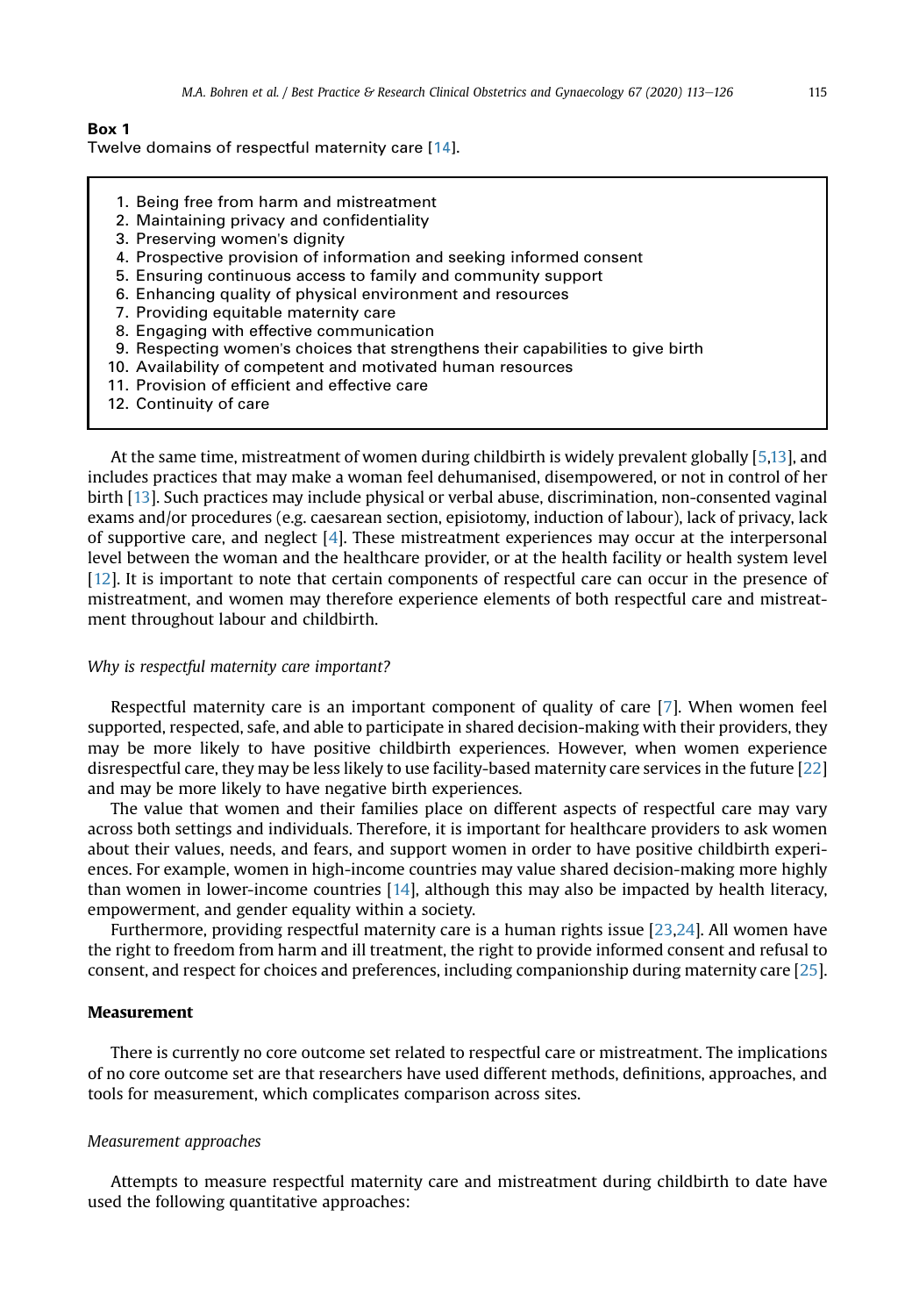- Direct observations of labour: data collector either conducts 1:1 observation of woman throughout labour and childbirth, or conducts an observation of the maternity ward, labour room, or delivery room
- Facility-based exit interviews: surveys conducted with women after discharge from the health facility for childbirth
- **Community-based interviews**: surveys conducted with women during the postpartum period (ranging from several weeks to several years)

Qualitative research (including in-depth interviews, focus group discussions, open-ended survey questions) has also been conducted with many stakeholders including women, community members, obstetricians, junior doctors, midwives, nurses, and facility administrators to better understand the perceptions and experiences of respectful care and mistreatment  $[26-31]$  $[26-31]$  $[26-31]$  $[26-31]$ .

#### Key measurement studies

There are a number of measurement studies conducted globally using labour observations and interviews with women  $[32-38]$  $[32-38]$  $[32-38]$  $[32-38]$  $[32-38]$ . In this section, we will focus on three recent tool development and measurement studies supported by formative and multi-country measurement phases.

#### WHO "How women are treated during facility-based childbirth" study

WHO led the development of two tools to measure the mistreatment of women during childbirth: (1) labour observation for one-to-one observations of women from admission to 2 h postpartum, and (2) community-based survey with women at up to eight weeks postpartum. The tools are openly available in eight languages [[39](#page-13-3)]. WHO developed these tools in four countries (Ghana, Guinea, Myanmar, and Nigeria) and assessed the prevalence of different types of mistreatment in these settings.

In the labour observation component ( $n = 2016$  women), over 40% of women had observed experiences of physical abuse, verbal abuse, or discrimination, 59% of women did not consent to their first vaginal examination, and 4.5% of women gave birth in a health facility without a provider present [[5\]](#page-12-4). In the community-based survey ( $n = 2672$  women), over 35% of women reported experiencing physical abuse, verbal abuse, or discrimination, and many women had unconsented procedures including caesarean section (11%), episiotomy (56%), and induction of labour (27%) [[5\]](#page-12-4).

The key strengths of this study are the use of an evidence-informed typology of specific acts that constitute mistreatment, an iterative tool design process, 24-h per day/7 days per week data collection for the labour observation, and the use of non-clinical data collectors which may reduce the risk of under-reporting [[5\]](#page-12-4). However, one-to-one labour observations are resource intensive, and more work is needed to explore how observations of mistreatment and respectful care may be integrated into routine quality improvement or service assessment.

#### Person-centred maternity care in low-income and middle-income countries

Similarly, Afulani and colleagues developed a scale to measure person-centred maternity care, and explored the prevalence of person-centred maternity care in Ghana, India, and Kenya [\[40\]](#page-13-4). The scale includes 30-items across three domains: dignity and respect, communication and autonomy, and supportive care [\[40\]](#page-13-4). They found that the lowest scores were in communication and autonomy, including that over 60% of women in Ghana and India reported that providers did not explain the purpose of examinations or procedures [\[40\]](#page-13-4). The key strengths of this study centred on the use of a validated tool across three countries, and the use of both objective and subjective questions to better understand the both contextual- and individual-level factors that affect women's experiences of care [[40](#page-13-4)]. Owing to the inherent differences in interpretation of both the questions and responses, more work is needed to develop public health and maternity care responses that can action the more subjective measures into better care for individual women.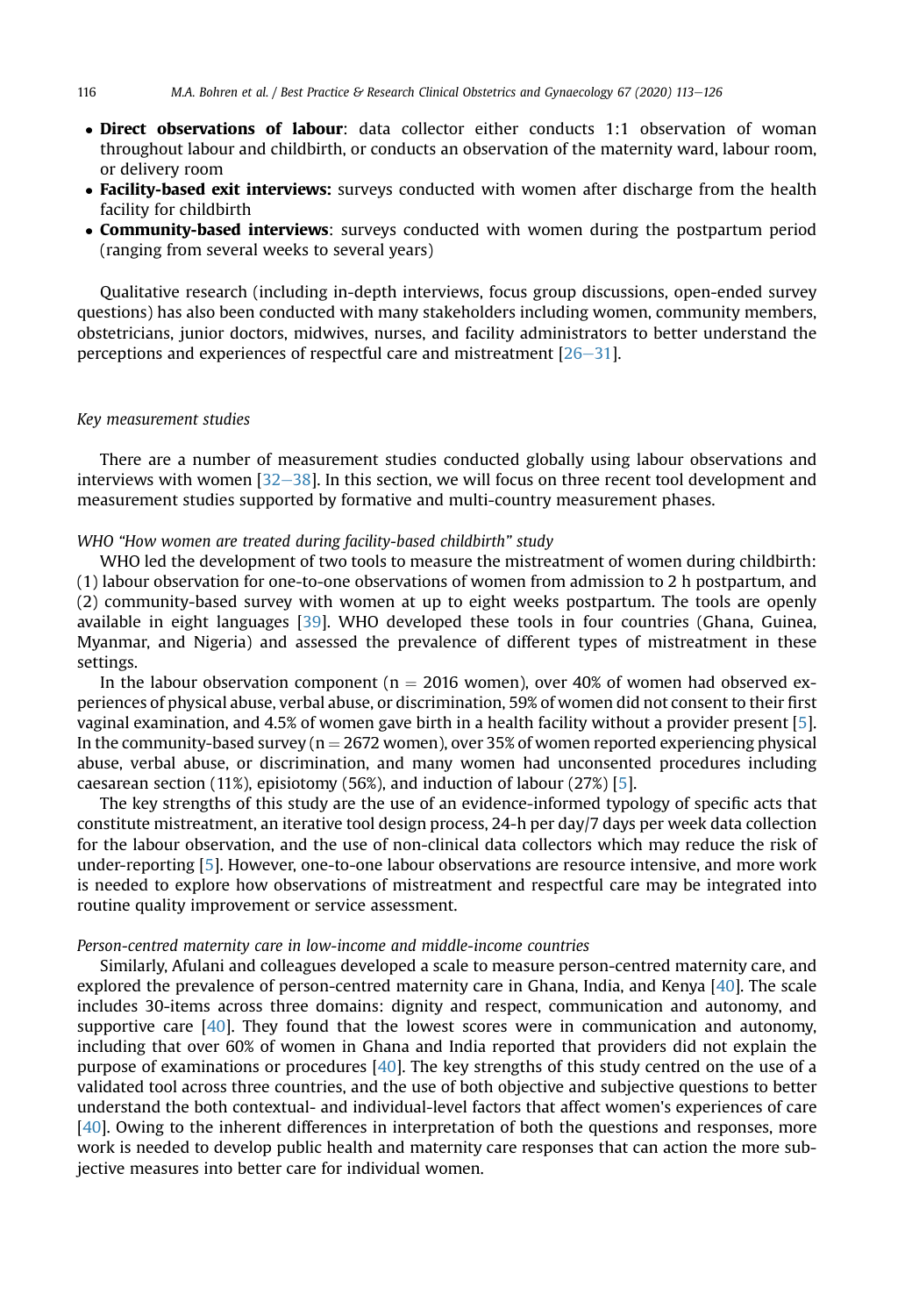#### The giving voice to mothers study

In the United States, Vedam and colleagues (2019) measured lived experiences of maternity care across diverse populations in the United States [\[41\]](#page-13-5). They found that women of colour and poorer women were more likely to experience mistreatment compared to white or richer women, including loss of autonomy, being shouted at or threatened, or being ignored [\[41](#page-13-5)]. These findings demonstrate that the mistreatment of women during childbirth is not just a phenomenon in lower-income countries and much work remains to be done in high-income settings, particularly for women of colour. The key strengths of this study are the participatory approach to measurement, as the researchers and study population (women) co-designed and validated quantitative indicators, as well as the oversampling from under-represented communities  $[41]$  $[41]$ . Applying the tools from this study at a population-level may help to provide additional insights into discrimination and racism faced in maternity care.

Other measurement studies have contributed to understanding the conceptualisation and manifestations of elements of respectful maternity care and/or mistreatment during childbirth. However, validated measures have typically not been used, thus complicating comparability across study contexts.

#### Assessing women's experiences of care

Indicators measuring quality of maternity care have typically focused on assessing the coverage of life-saving interventions (e.g. proportion of births with skilled attendance, proportion of births by caesarean section) and health outcomes (e.g. maternal death, postpartum haemorrhage, preeclampsia/eclampsia). However, increasing attention is now being given to quality of care indicators related to the woman's experience [[3\]](#page-12-2). Measuring and reporting on women's experiences of intrapartum care are important to better understand quality and their interactions with health services. However, much remains to be done to ensure that women's experiences of maternity care are integrated into research, monitoring, and audit and feedback mechanisms. For example, a Cochrane review of continuous support for women during childbirth found that only 41% of randomised controlled trials (11 out of 27 trials) reported on women's experiences of continuous support, which was one of the primary outcomes of the review [[9](#page-12-8)[,10\]](#page-12-9). The other 59% of randomised controlled trials measured clinical outcomes only (such as mode of birth and use of interventions) but did not report on women's experiences [[9,](#page-12-8)[10\]](#page-12-9).

Larson and colleagues provide guidance on measuring person-centred care as part of quality improvement or research initiatives [[42](#page-13-6)]:

- Defining the purpose of measurement is important to ensure that appropriate indicators are used. For example, patient experience measures can be used to evaluate quality of care, while satisfaction measures can track patients' responses to care. Both measures are important for accountability and quality, but serve different purposes: patient experience relates to providing high quality of care, while patient satisfaction refers to the responsiveness of care to the expectations of the population.
- Addressing subjectivity is important to understand how the phrasing of questions, response choices, and whether the questions account for expectations may influence the results.
- Validated tools should be used to standardise measurement to ensure that the approach used is measuring what it is intended to measure.

The Quality, Equity, and Dignity Network, supported by WHO, United Nations Children's Fund (UNICEF), and United Nations Population Fund (UNFPA) is leading efforts to standardise indicators for measuring respectful maternity care and mistreatment during childbirth across Ministries of Health currently in eleven low- and middle-income countries [[43](#page-13-7)]. Shared learning resources and access to country data is available via the Network website [\[https://worldhealthorg-my.sharepoint.com/Users/](https://worldhealthorg-my.sharepoint.com/Users/millers/Desktop/www.qualityofcarenetwork.org) [millers/Desktop/www.qualityofcarenetwork.org](https://worldhealthorg-my.sharepoint.com/Users/millers/Desktop/www.qualityofcarenetwork.org)].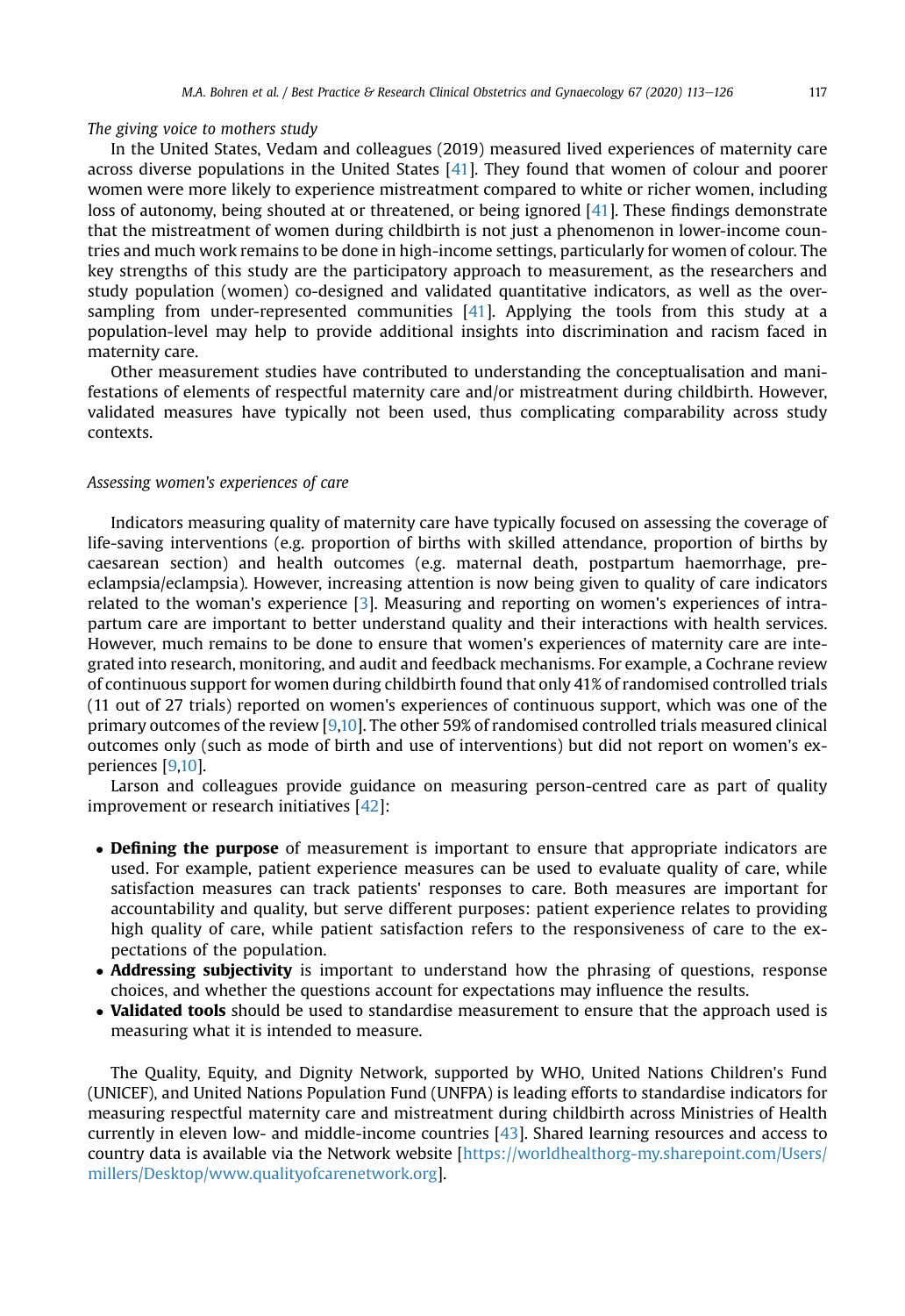#### Considerations for practice

There is limited evidence on what type of interventions can improve respectful maternity care. A systematic review of interventions to promote respectful maternity care [\[44](#page-13-8)] was conducted for the WHO recommendation on respectful maternity care [[15\]](#page-12-14) and identified five interventional studies (all conducted in Africa and none conducted in high income countries). Most of the interventions were multi-component and included both community engagement and quality improvement for providers. Types of components included [\[15](#page-12-14)[,44\]](#page-13-8):

- Training in values and transforming attitudes
- Training in interpersonal communication skills
- Setting up quality improvement teams
- Monitoring experiences of mistreatment
- Mentorship for healthcare providers
- Improving privacy in maternity wards (e.g. with curtains or partitions between beds)
- Improving working conditions for staff
- Hosting maternity open days (for women and their families to visit the maternity unit and interact with providers)
- Mediation/alternative dispute resolution
- Counselling of community members who experienced mistreatment during childbirth
- Improving accountability by setting up complaint mechanisms
- Educating women and girls about their rights

Women in the respectful care intervention groups were more likely to report experiencing respectful care and not report experiencing mistreatment, compared to women without the intervention [\[44\]](#page-13-8).

Depending on the characteristics of the woman and/or her community, there may be additional considerations for improving respectful care and inclusive services. For example, evidence from Indigenous Australian communities demonstrates that "Birthing on Country," (Indigenous women giving birth on ancestral land) reduced the risk of preterm birth [\[45\]](#page-13-9), improved cultural safety [\[46\]](#page-13-10), and was highly valued [[46](#page-13-10)]. Similarly, refugee and migrant women in high-income countries who had labour and childbirth support from a community-based doula (someone from their ethnic or cultural background) reported improved experiences of culturally responsive care [\[10](#page-12-9)[,47\]](#page-13-11)

#### Health policy and systems considerations

In order to provide respectful care, health facilities, and health systems must be structured in a way that supports and respects providers, and provides adequate infrastructure and organisation of the maternity ward space. [Table 1](#page-6-0) depicts some of the ways that maternity care can be structured to provide a more supportive environment for both healthcare providers and women [[15\]](#page-12-14).

The International Childbirth Initiative (ICI) is a consortium of professional associations (including the International Confederation of Midwives (ICM), International Federation of Gynecology and Obstetrics (FIGO), the International Childbirth Education Association (ICEA)) universities, and other international organizations). ICI has developed a process for facilities to improve and ensure respectful care in childbirth, provide a healthy and positive birth environment, promote wellness, support women's choices and autonomy, and to use evidence-based maternity services ("ICI Principles and 12 Steps") [\[48\]](#page-13-12). Their unique, underlying foundation is to approach childbearing, birth, immediate postpartum, and care of the newborn as applied to a triad: the mother-baby-family. The ICI Principles and 12 Steps Initiative includes guidance for policy makers and providers, and gives specific details for how to achieve the steps and indicators for demonstrating adherence [\(https://www.internationalchildbirth.com](https://www.internationalchildbirth.com)).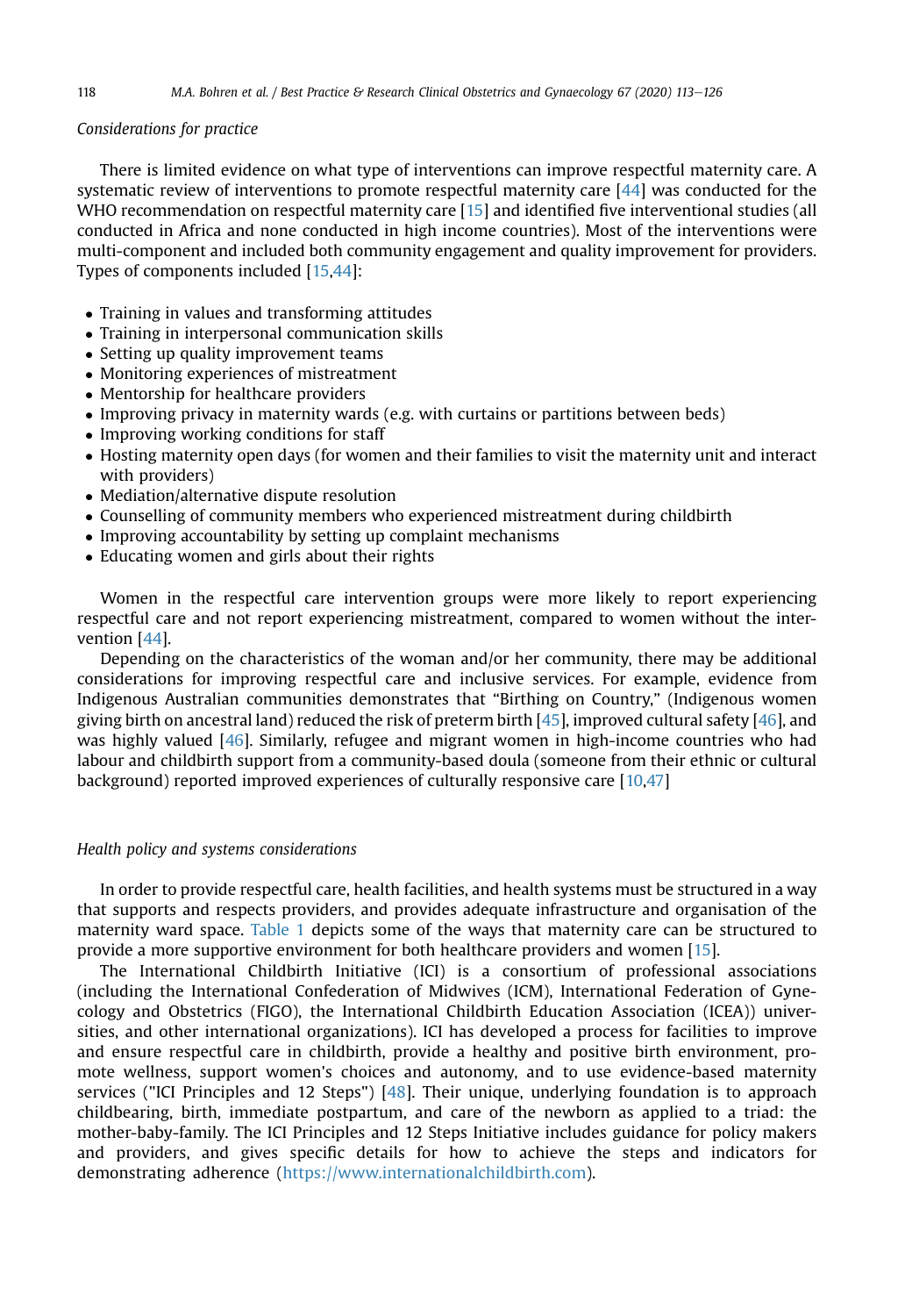## <span id="page-6-0"></span>Table 1

| Structuring health policies and environments to provide respectful maternity care. Adapted from the WHO recommendations for |
|-----------------------------------------------------------------------------------------------------------------------------|
| intrapartum care for a positive childbirth experience [15].                                                                 |
|                                                                                                                             |

| Resource                   | Description                                                                                                                                                                                                                                                                                                                                                                                                                                                                                                                                                                                                                                                                                                                                                                                                                                                                                                                                                                                                                                                                                                                                                                                                                                                                                                |
|----------------------------|------------------------------------------------------------------------------------------------------------------------------------------------------------------------------------------------------------------------------------------------------------------------------------------------------------------------------------------------------------------------------------------------------------------------------------------------------------------------------------------------------------------------------------------------------------------------------------------------------------------------------------------------------------------------------------------------------------------------------------------------------------------------------------------------------------------------------------------------------------------------------------------------------------------------------------------------------------------------------------------------------------------------------------------------------------------------------------------------------------------------------------------------------------------------------------------------------------------------------------------------------------------------------------------------------------|
| Policies<br>Training       | • Developing and implementing policies to provide respectful care to all<br>women including (but not limited to):<br>- Allowing all women to have at least one person of their choice present as a<br>labour companion (spouse/partner, family member, friend, or doula)<br>- Promoting midwifery continuity-of care models<br>• Establishing policies and governance to ensure that training, staffing, super-<br>vision and monitoring, supplies, equipment, and infrastructure are<br>adequately addressed to support the provision of respectful care.<br>• Healthcare facility administrators: sensitised and orientated to respectful care<br>and how to develop and apply respectful care in their setting<br>• Healthcare providers: regular practice-based training on providing respectful<br>maternity care that meets the needs (social, cultural, linguistic) of the women<br>accessing services, supported by pre-service training and orientation of new<br>staff<br>• Outreach staff: training for effective community engagement, focusing on<br>including women's voices and providing opportunities for community<br>interaction with healthcare providers (for example, through maternity open<br>days)<br>• Users: orientation sessions for women, their families, and potential com- |
| Staff                      | panions so that users know what to expect from their maternity care<br>• Adequate numbers of competent, trained, and supervised healthcare pro-<br>viders with appropriate skills mixes                                                                                                                                                                                                                                                                                                                                                                                                                                                                                                                                                                                                                                                                                                                                                                                                                                                                                                                                                                                                                                                                                                                    |
| Supervision and monitoring | • Appropriate and reliable remuneration for providers<br>• Regular supportive supervision by labour ward or facility lead<br>• Staff meetings to review respectful maternity care processes<br>• Easily accessible mechanisms for service users and providers to submit<br>complaints (e.g. complaints box)<br>• Establishment of accountability mechanisms for redress in the event of<br>mistreatment or violations                                                                                                                                                                                                                                                                                                                                                                                                                                                                                                                                                                                                                                                                                                                                                                                                                                                                                      |
| Supplies                   | • Establishment of standardised informed consent procedures<br>• Written, up-to-date standards and benchmarks outlining clear goals, and<br>operational and monitoring plans for respectful maternity care<br>• Adequate provisions for staff in the maternity wards, such as refreshments<br>• Health education materials in an accessible format (written or pictorial) and<br>in the languages of the communities served<br>• Standard informed consent forms and consent processes including commu-<br>nicating results of any procedures or examinations to the woman and/or her<br>family<br>• Information on what to expect for the woman and her supporters<br>• Essential medicines for labour and childbirth available in sufficient quantities<br>at all times in the labour and childbirth areas                                                                                                                                                                                                                                                                                                                                                                                                                                                                                               |
| Equipment                  | • Basic and adequate equipment for labour and childbirth available in sufficient<br>quantities at all times in the labour and childbirth areas                                                                                                                                                                                                                                                                                                                                                                                                                                                                                                                                                                                                                                                                                                                                                                                                                                                                                                                                                                                                                                                                                                                                                             |
| Infrastructure             | • Adequate physical environment to support respectful care including:<br>- Rooming-in to allow women and their babies to stay together<br>- Clean, appropriately lit, well-ventilated labour, childbirth, and neonatal<br>areas that are adequately equipped and maintained<br>- Privacy measures such as private rooms, or consistent use of curtains or<br>partitions in shared areas<br>- Continuous energy supply<br>Clean and accessible bathrooms for women to access during labour and<br>after birth<br>$-$ Safe drinking water for women and hand hygiene station with soap/<br>alcohol-based hand sanitizer<br>- Sufficient bed capacity for the patient load<br>- Facilities for labour companions or family support people to use, including<br>physical private space for the woman and her companions<br>• On-site pharmacy and medicine/supplies stock management that is managed<br>by a trained pharmacist or dispenser                                                                                                                                                                                                                                                                                                                                                                   |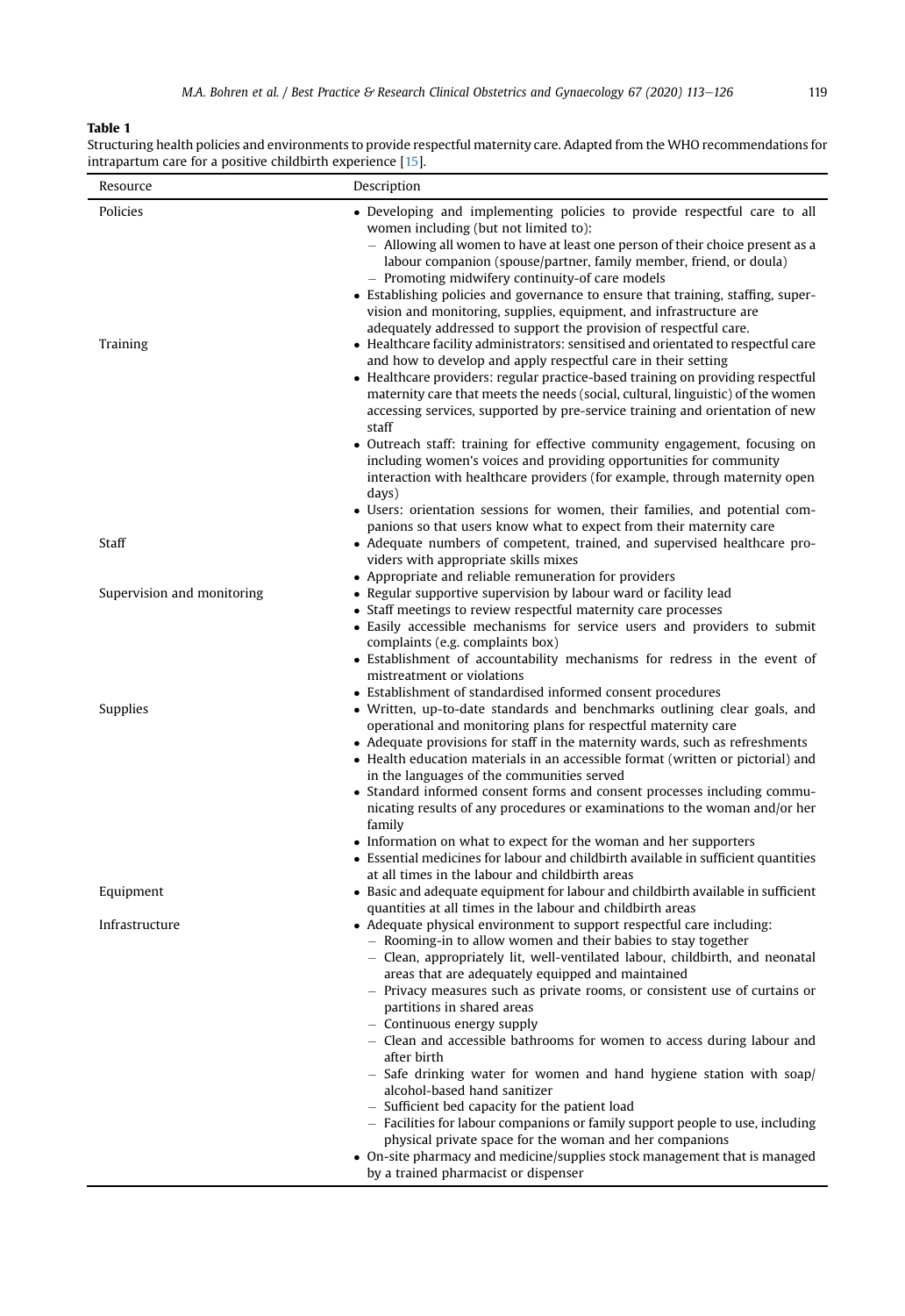#### Box 2

The International Childbirth Initiative (ICI) 12 Steps to safe and respectful mother-baby-family maternity care [[48](#page-13-12)]. Reprinted with permission.

- 1. Provide respect, dignity and informed choice
- 2. Provide free or affordable care with cost transparencies
- 3. Routinely provide Mother-Baby-Family maternity care
- 4. Offer continuous support
- 5. Provide pain relief measures
- 6. Provide evidence-based practices
- 7. Avoid harmful practices
- 8. Enhance wellness and prevent illness
- 9. Provide emergency care and transport
- 10. Have a supportive human resource policy
- 11. Provide a care continuum
- 12. Promote breastfeeding and skin-to-skin contact

#### Health provider considerations

Currently there are a few systematic reviews of respectful care clinical practices and how to make evidence-based clinical care respectful [[8](#page-12-7)[,49\]](#page-13-13). A systematic review for the Lancet's Midwifery Series [[49](#page-13-13)] reported that women valued clinical interventions as well as timely and pertinent information and support, which help them to maintain control and dignity. The series resulted in the development of a Quality, Maternal and Newborn Care framework centred on needs of mothers and newborns.

[Table 1](#page-6-0) mainly focuses on what the facility and health systems can do to provide an enabling environment for health providers themselves to be treated respectfully and for health providers to deliver respectful care. The ICI 12 Steps ( $Box 2$ ) contain broad and specific recommendations for policymakers and providers. There are also some considerations for individual providers to self-check if they are providing quality, respectful care. Some research has also been conducted on "what matters to women". The White Ribbon Alliance's "What Women Want" campaign reached out to 1.2 million women across 114 countries to discover what women wanted in reproductive health care [[50](#page-13-14)], with considerations for health care providers. Further, some national clinical guidelines and recommendations for best practices for providers have been published which emphasise respectful care  $[51–54]$  $[51–54]$  $[51–54]$ .

In Lancet's Maternal Health Series, Miller and colleagues (2016), used a systematic review approach to report recommended and not recommended clinical practices in a framework of respectful care [[8\]](#page-12-7). In their review of 51 high quality, evidence-based guidelines, they identified interventions for respectful care across all phases of maternity care services. The advice for clinical providers for intraand post-partum included:

Intrapartum.

- $-$  offer women the possibility of being cared for by a midwife; provide one-to-one continuous supportive care
- allow and encourage women to have their choice of a birth companion
- $-$  treat every woman with respect, provide her with information, ask her about her expectations, and involve her in decisions about her care
- consider women's psychological and emotional needs
- $-$  assess labouring women's pain level and desire for pain relief (nonpharmacological and pharmacological)
- allow and encourage women to drink and eat lightly
- $-$  encourage and help women to move and adopt any position, except supine
- $-$  inform women that they should push when they feel the urge to push
- inform women that active management of the third stage prevents PPH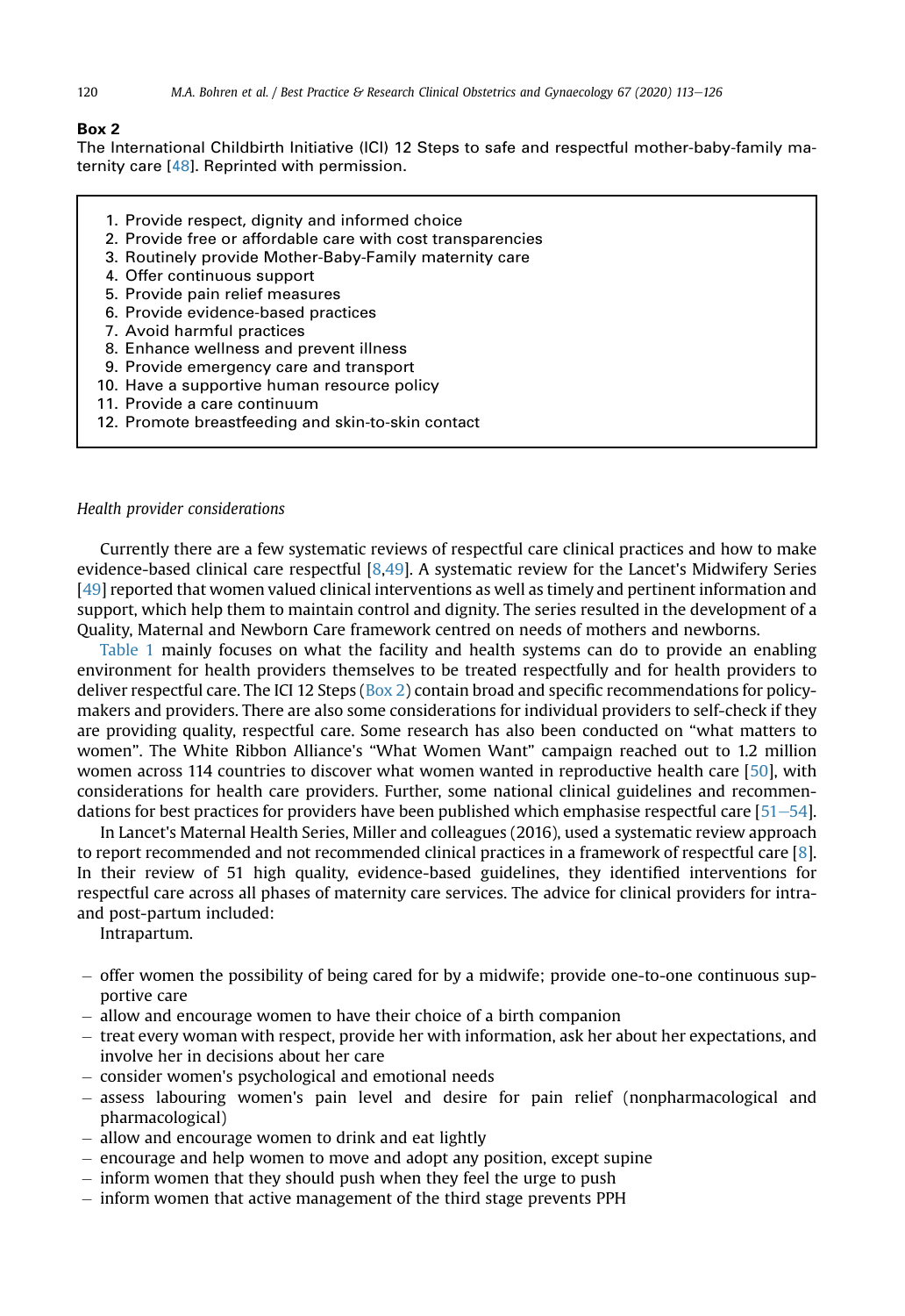- $-$  encourage women to have skin-to-skin contact as soon as possible after birth
- $-$  avoid separating women and newborns in the first hour after birth
- $-$  encourage and support breastfeeding in the first hours after birth

## Postpartum.

- $-$  provide individualized, culturally and contextually appropriate care that is responsive to changing needs and based on individual care
- $-$  facilitate rooming-in, and promote parent participation in educational activities on newborn health
- promote exclusive breastfeeding

In 2018, WHO published recommendations on intrapartum care for a positive childbirth experience with a priority question focusing on what matters to women [\[15](#page-12-14)[,44\]](#page-13-8). This question was cross-cutting, a required criterion for inclusion of clinical practices in their recommendations. [Table 2](#page-9-0) outlines the WHO recommendations focused on a positive childbirth experience for the woman, her family, and the newborn.

The companionship during labour and childbirth recommendation was primarily based on a Cochrane intervention review of continuous support during childbirth and a Cochrane qualitative evidence synthesis on labour companionship [\[9,](#page-12-8)[10](#page-12-9)]. The findings from the Cochrane intervention review of 26 published randomised controlled studies with nearly 16,000 women demonstrated that women with continuous support are more likely to have a) spontaneous vaginal births, b) positive feelings about their childbirth, and c) shorter labours [\[9\]](#page-12-8). Women with continuous support were less likely to have a) baby with low 5-min Apgar, b) use intrapartum analgesia, c) have a caesarean birth, d) use regional analgesia, and e) have an instrumental birth [[9\]](#page-12-8).

Recognising that there is no standardized definition of "effective communication," WHO made recommendations on how to achieve effective communication between maternity care providers and women/families, which included the following [[12](#page-12-11),[15](#page-12-14)]: Providers should introduce themselves to the woman and her companions, call the woman by her name, offer the woman/her companions information in clear, short messages in their language, communicate positively, support her needs empathetically and compassionately, support her to understand that she has choices, explain all procedures and receive consent (verbal or written), encourage her to express her needs/preferences, keep the woman/companions updated on the process of labour, ensure confidentiality, make sure the woman/ companions are aware of how to address complaints (suggestion boxes, formal complaint mechanisms), and to interact with the companions with clear explanations on how to better support the woman during the childbirth experience.

Furthermore, WHO outlined key areas where providers should counsel women about what to expect from the process of labour and childbirth, as well as any interventions, including [[15\]](#page-12-14):

- 1. Discuss with women how there are no definitive answers to the length of the latent stage of labour and inform them of the usual parameters of first and second stages of labour. This discussion will aid women and their families to make decisions about any suggested interventions and care.
- 2. Discuss with women how routine cardiotocography is not recommended for assessment of foetal health in healthy women in spontaneous labour, and that intermittent auscultation is recommended.
- 3. Discuss with and provide women with their choice of non-pharmacologic and pharmacologic pain relief.
- 4. Discuss with and help women assume their choice(s) of labouring positions.
- 5. During the second stage, discuss with women that they only need to push when they feel the urge to push.
- 6. Discuss with women how routine or liberal use of episiotomy is not recommended for women with spontaneous vaginal births.
- 7. Discuss with women the importance of skin-to-skin contact and provide them and their newborns with skin-to-skin contact in the first hour after birth.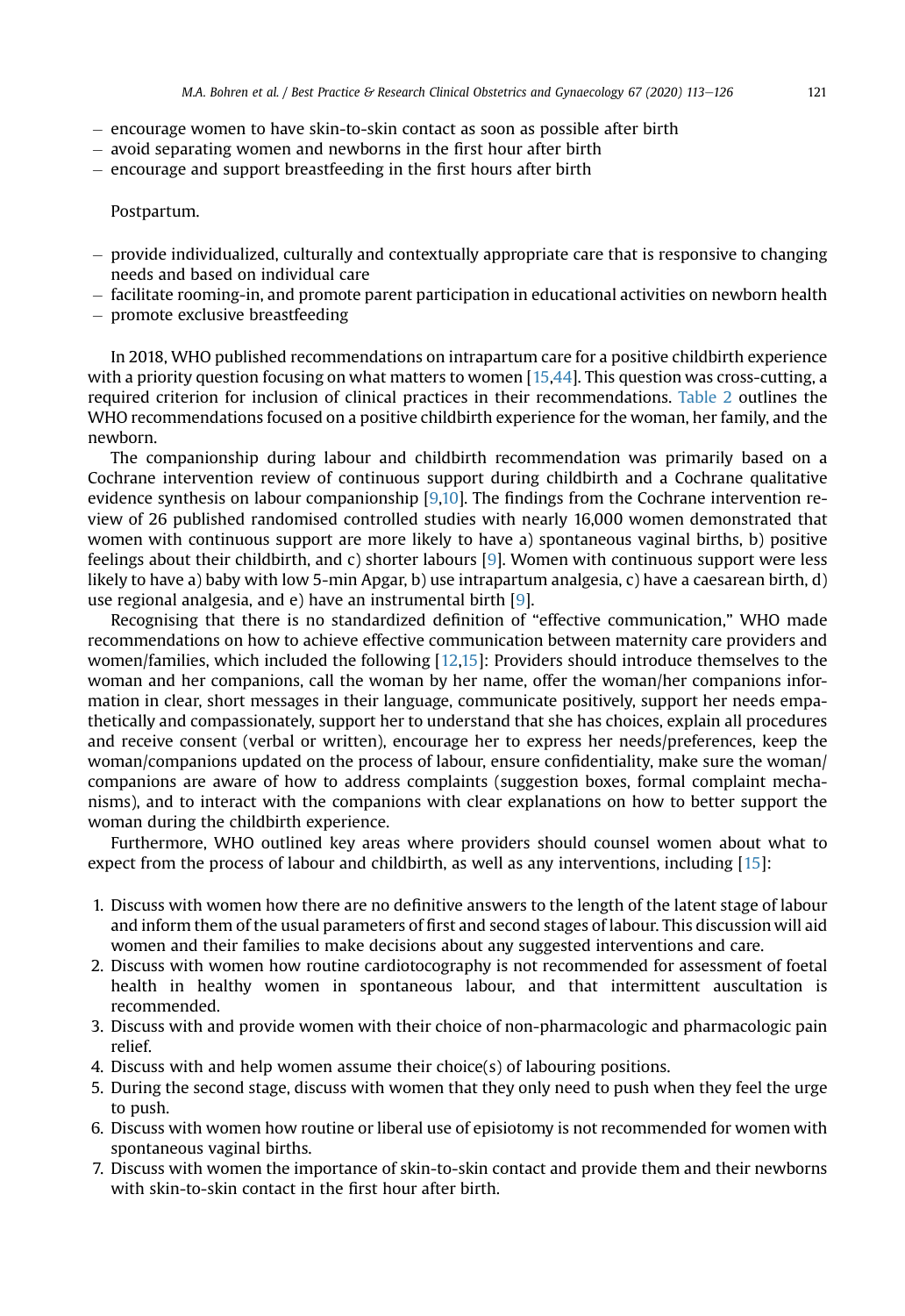## <span id="page-9-0"></span>Table 2

| WHO recommendations for intrapartum care for a positive childbirth experience [15]. | -Table 2 |
|-------------------------------------------------------------------------------------|----------|
|                                                                                     |          |

| Care option                                   | Recommendation                                                                                                                                                                                                                                                                                                                      | Category of recommendation |
|-----------------------------------------------|-------------------------------------------------------------------------------------------------------------------------------------------------------------------------------------------------------------------------------------------------------------------------------------------------------------------------------------|----------------------------|
| Care throughout labour and birth              |                                                                                                                                                                                                                                                                                                                                     |                            |
| Respectful maternity care                     | Respectful maternity care $-$ which refers to<br>care organized for and provided to all women in<br>a manner that maintains their dignity, privacy<br>and confidentiality, ensures freedom from harm<br>and mistreatment, and enables informed choice<br>and continuous support during labour and<br>$childbirth - is recommended.$ | Recommended                |
| Effective communication                       | Effective communication between maternity<br>care providers and women in labour, using<br>simple and culturally acceptable methods, is<br>recommended.                                                                                                                                                                              | Recommended                |
| Companionship during labour<br>and childbirth | A companion of choice is recommended for all<br>women throughout labour and childbirth.                                                                                                                                                                                                                                             | Recommended                |
| Continuity of care                            | Midwife-led continuity-of-care models, in                                                                                                                                                                                                                                                                                           | Context-specific           |
|                                               | which a known midwife or small group of<br>known midwives supports a woman<br>throughout the antenatal, intrapartum and<br>postnatal continuum, are recommended for<br>pregnant women in settings with well-<br>functioning midwifery programmes.                                                                                   | recommendation             |
| First stage of labour                         |                                                                                                                                                                                                                                                                                                                                     |                            |
| Maternal mobility and position                | Encouraging the adoption of mobility and an<br>upright position during labour in women at low<br>risk is recommended.                                                                                                                                                                                                               | Recommended                |
| Oral fluid and food                           | For women at low risk, oral fluid and food<br>intake during labour is recommended.                                                                                                                                                                                                                                                  | Recommended                |
| Perineal/pubic shaving                        | Routine perineal/pubic shaving prior to giving<br>vaginal birth is not recommended.                                                                                                                                                                                                                                                 | Not recommended            |
| Enema on admission                            | Administration of enema for reducing the use of<br>labour augmentation is not recommended.                                                                                                                                                                                                                                          | Not recommended            |
| Epidural analgesia for pain<br>relief         | Epidural analgesia is recommended for healthy<br>pregnant women requesting pain relief during<br>labour, depending on a woman's preferences.                                                                                                                                                                                        | Recommended                |
| Opioid analgesia for pain relief              | Parenteral opioids, such as fentanyl,<br>diamorphine and pethidine, are recommended<br>options for healthy pregnant women requesting<br>pain relief during labour, depending on a<br>woman's preferences.                                                                                                                           | Recommended                |
| Relaxation techniques for pain<br>management  | Relaxation techniques, including progressive<br>muscle relaxation, breathing, music,<br>mindfulness and other techniques, are<br>recommended for healthy pregnant women<br>requesting pain relief during labour, depending<br>on a woman's preferences.                                                                             | Recommended                |
| Manual techniques for pain<br>management      | Manual techniques, such as massage or<br>application of warm packs, are recommended<br>for healthy pregnant women requesting pain<br>relief during labour, depending on a woman's<br>preferences.                                                                                                                                   | Recommended                |
| Second stage of labour                        |                                                                                                                                                                                                                                                                                                                                     |                            |
| Fundal pressure                               | Application of manual fundal pressure to<br>facilitate childbirth during the second stage of<br>labour is not recommended.                                                                                                                                                                                                          | Not recommended            |
| Episiotomy policy                             | Routine or liberal use of episiotomy is not<br>recommended for women undergoing<br>spontaneous vaginal birth.                                                                                                                                                                                                                       | Not recommended            |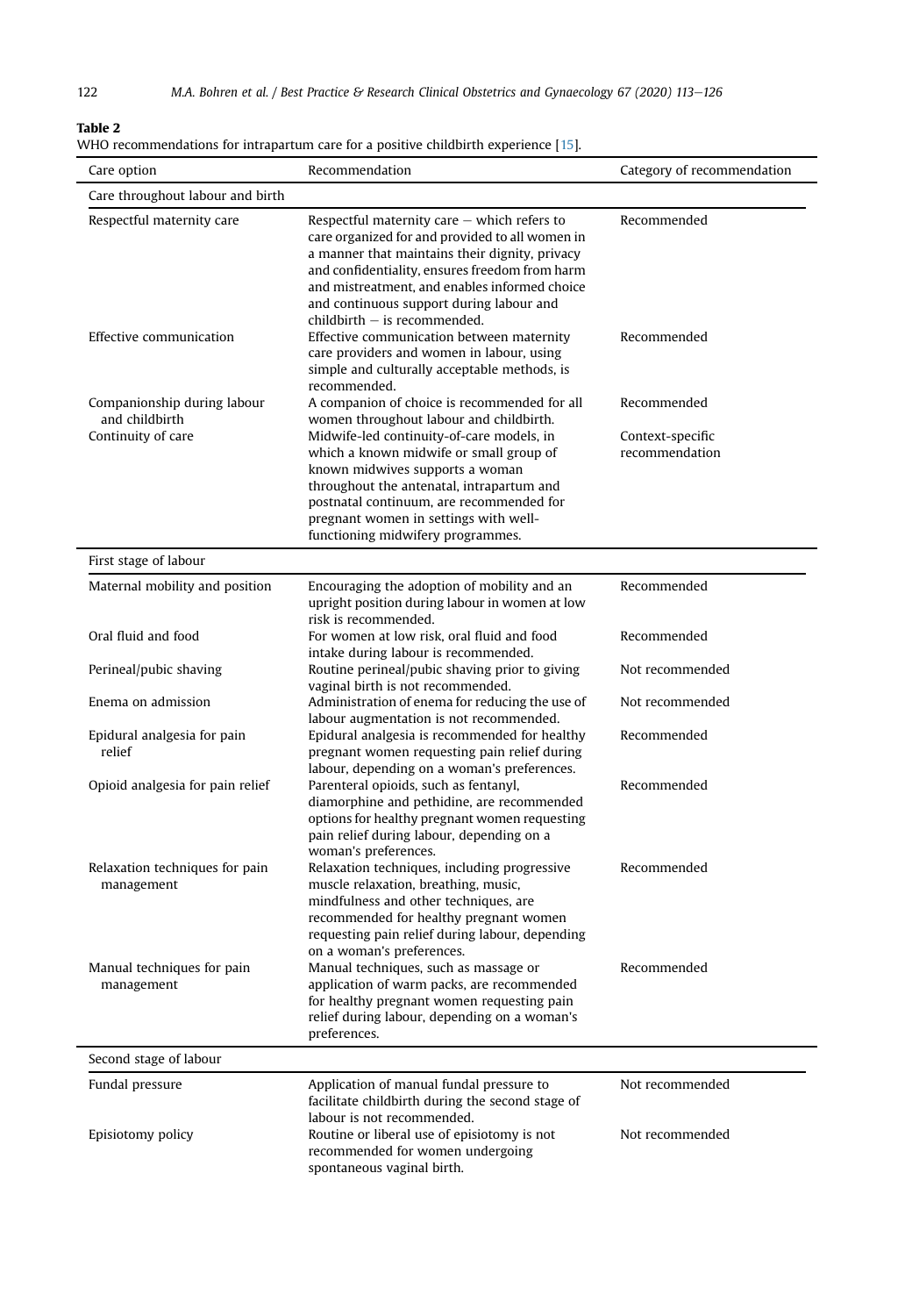Table 2 (continued )

| Care option                                                          | Recommendation                                                                                                                                                                                                                                                                                                                                                                                                           | Category of recommendation |
|----------------------------------------------------------------------|--------------------------------------------------------------------------------------------------------------------------------------------------------------------------------------------------------------------------------------------------------------------------------------------------------------------------------------------------------------------------------------------------------------------------|----------------------------|
| Birth position (for women with<br>and without epidural<br>analgesia) | For women with and without epidural<br>analgesia, encouraging the adoption of a birth<br>position of the individual woman's choice,<br>including upright positions, is recommended.                                                                                                                                                                                                                                      | Recommended                |
| Care of the newborn                                                  |                                                                                                                                                                                                                                                                                                                                                                                                                          |                            |
| Skin-to-skin contact                                                 | Newborns without complications should be<br>kept in skin-to-skin contact with their mothers<br>during the first hour after birth to prevent<br>hypothermia and promote breastfeeding.                                                                                                                                                                                                                                    | Recommended                |
| Breastfeeding                                                        | All newborns, including low-birth-weight<br>babies who are able to breastfeed, should be put<br>to the breast as soon as possible after birth<br>when they are clinically stable, and the mother<br>and baby are ready.                                                                                                                                                                                                  | Recommended                |
| Bathing and other immediate<br>postnatal care of the newborn         | Bathing should be delayed until 24 h after birth.<br>If this is not possible due to cultural reasons,<br>bathing should be delayed for at least 6 h.<br>Appropriate clothing of the baby for ambient<br>temperature is recommended. This means one<br>to two layers of clothes more than adults, and<br>use of hats/caps. The mother and baby should<br>not be separated and should stay in the same<br>room 24 h a day. | Recommended                |

8. All newborns, including low-birth-weight babies who are able to breastfeed, should be put to the breast as soon as possible after birth when they are clinically stable, and the mother and baby are ready.

Adherence to clinical guidelines, including not performing interventions and procedures which are "not-recommended," such as applying fundal pressure, routine episiotomy, and enema on admission, can help providers to deliver evidence-based, respectful care.

Besides clinical evidence-based guidelines resources, there are organizations and initiatives that are devoted to helping mothers and families understand their rights in childbearing. Further, they also help health care providers to understand what constitutes respectful maternity care and how providers can implement respectful maternity care in their practices [\[50](#page-13-14)].

### Summary

Respectful maternity care is recommended for all women throughout labour, childbirth, and postpartum periods, and refers to care organized for and provided to all women "in a manner that maintains their dignity, privacy and confidentiality, ensures freedom from harm and mistreatment, and enables informed choice and continuous support during labour and childbirth," [[15\]](#page-12-14). Despite clear guidance about what constitutes respectful care, global evidence suggests that not all women receive this type of care. Furthermore, the provision of respectful care may not be prioritised in the same way as the provision of clinical care. More work is needed to understand how respectful care can be provided, particularly in lower-resource contexts, and how non-recommended practices can be removed from clinical settings.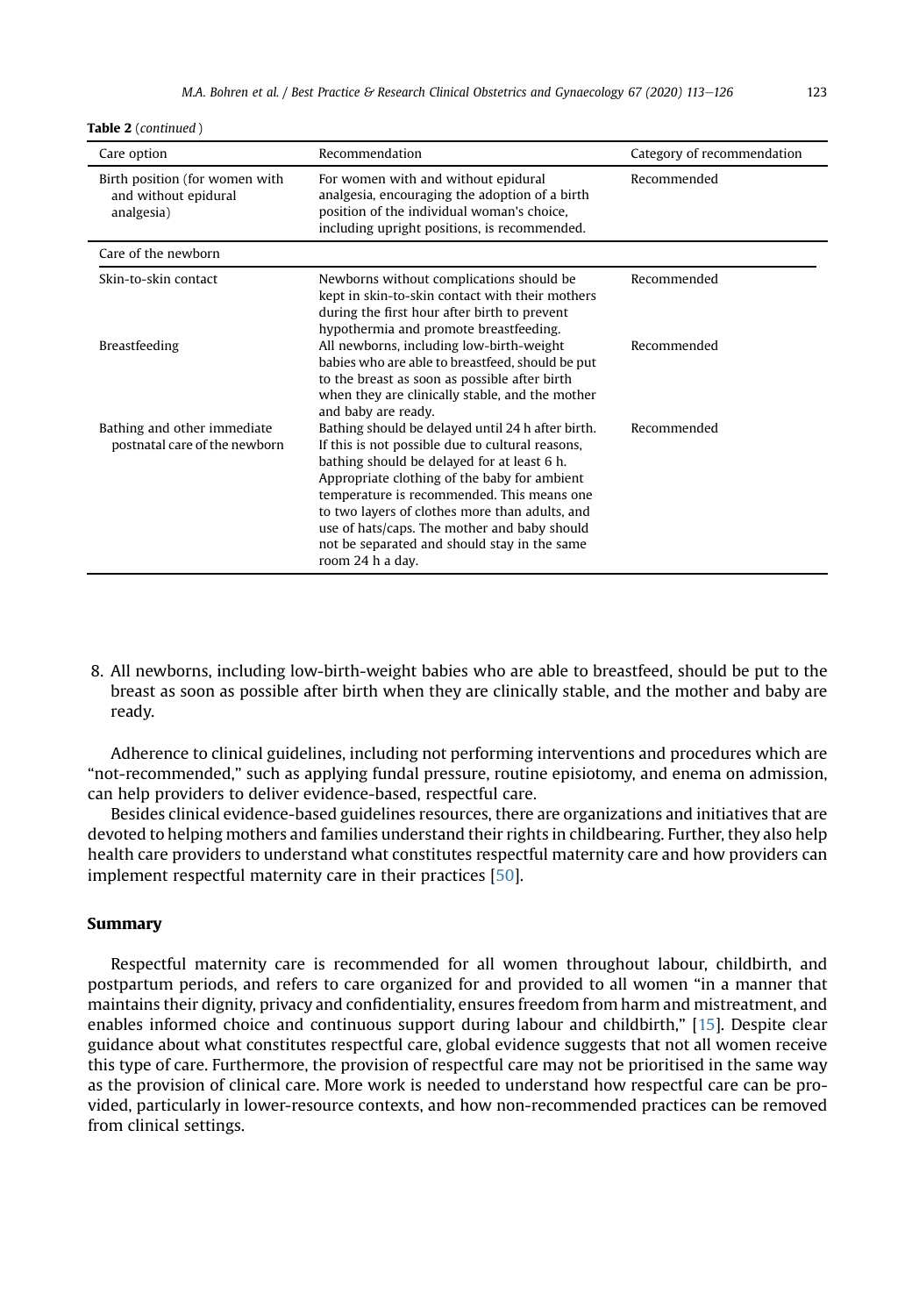## Practice points

Key practice points are listed below, and (\*) indicates points recommended by WHO [[13\]](#page-12-12).

Respectful maternity care should be provided to all women\*

- Treat all women and their families with dignity, respect, and confidentiality, regardless of their low, average, or high maternal risk status, abilities, differences, ethnicity, age, marital status, or if they have co-morbidities, such as infectious diseases.
- Be culturally humble: encourage women to engage in culturally appropriate birthing practices, and address women in a culturally appropriate manner. For example, in some cultures it is considered rude to look directly into the eyes of the person you are speaking to, particularly if the care provider is male; in other cultures, it is a sign of honesty and sincerity to look directly at the woman and her family members.

Effective communication between maternity care providers and women in labour should be provided\*

- Inform women and their families about: evidence, risk, and benefits of procedures, processes, and use/non-use of technologies and strategies during maternity care.
- Use effective, respectful, two-way communication techniques; speak respectfully, but also listen respectfully to women and their families.
- Partner with women and families on decision-making, respecting their individual/family/ cultural preferences.

A companion of choice is recommended for all women throughout labour, childbirth, and postpartum\*

**Midwife-led continuity of care** should be for pregnant women in settings with well-functioning midwifery programmes\*

Encourage women to mobilise, use upright or preferred positions, and have access to oral fluids and food (low-risk women)\*

Depending on women's preferences, facilitate use of appropriate pain relief measures including epidural analgesia, opioid analgesia, relaxation measures, and manual techniques\*

Provide evidence-based, recommended care and avoid non-recommended practices such as routine enemas, episiotomy, fundal pressure, perineal/pubic shaving, or separating mother and baby\*

Do no harm: Do not harm women physically or emotionally and do not engage in harmful practices, unnecessary practices, or practices not recommended based on evidence. Do not coerce women or force them or their families to pay bribes to receive care.

#### Research agenda

- Behavioural change interventions to de-implement clinical practices that are commonly practiced but not recommended (e.g. manual fundal pressure, routine perineal shaving)
- Multi-component strategies to ensure implementation and sustainability of respectful maternity care within well-functioning health systems.
- Measurement methods for respectful maternity care for routine use in audit and feedback or quality improvement initiatives.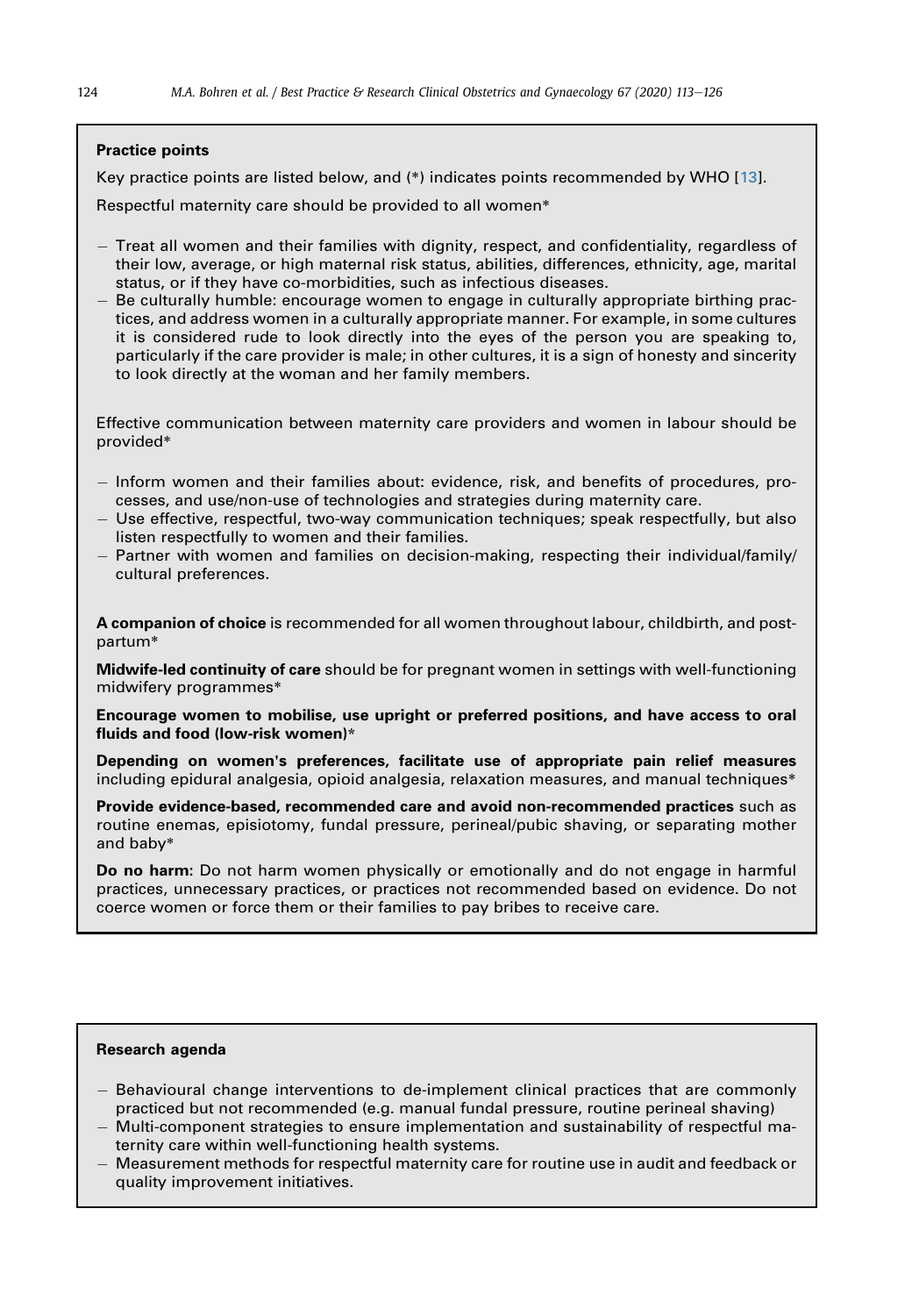#### Declaration of Competing Interest

None.

#### Acknowledgements

We acknowledge our institutional support for our time: University of Melbourne (MAB), World Health Organization (ÖT), and University of California San Francisco (SM). We appreciate helpful feedback from Mercedes Bonet (World Health Organization), Stine Bernitz (Oslo Metropolitan University), and Andrew Weeks (University of Liverpool) on earlier drafts of this manuscript.

The contents of this article are the sole responsibility of the authors and do not necessarily reflect the views of their individual institutions.

#### References

- <span id="page-12-0"></span>[1] World Health Organization. The World Health Report 2005: make every mother and child count. Geneva, Switzerland: World Health Organization; 2005. [https://www.who.int/whr/2005/whr2005\\_en.pdf?ua](https://www.who.int/whr/2005/whr2005_en.pdf?ua=1)=[1.](https://www.who.int/whr/2005/whr2005_en.pdf?ua=1) [Accessed 14 January 2020].
- <span id="page-12-1"></span>[2] World Health Organization. Maternal mortality: levels and trends 2000 to 2017. Geneva, Switzerland: World Health<br>Organization: 2019 https://www.who.int/reproductivehealth/publications/maternal-mortality-2000-2017/en/ Organization; 2019. <https://www.who.int/reproductivehealth/publications/maternal-mortality-2000-2017/en/>. [Accessed 14 January 2020].
- <span id="page-12-2"></span>[3] [Kruk ME, Gage AD, Arsenault C, Jordan K, Leslie HH, Roder-DeWan S, et al. High-quality health systems in the Sustainable](http://refhub.elsevier.com/S1521-6934(20)30032-8/sref3) Development Goals era: time for a revolution. The Lancet Global Health  $2018:6(11):e1196-252$ .
- <span id="page-12-3"></span>\*[4] [Bohren MA, Vogel JP, Hunter EC, Lutsiv O, Makh SK, Souza JP, et al. The mistreatment of women during childbirth in](http://refhub.elsevier.com/S1521-6934(20)30032-8/sref4) [health facilities globally: a mixed-methods systematic review. PLoS Med 2015;12\(6\):e1001847. discussion e1001847.](http://refhub.elsevier.com/S1521-6934(20)30032-8/sref4)
- <span id="page-12-4"></span>\*[5] [Bohren MA, Mehrtash H, Fawole B, Maung TM, Balde MD, Maya E, et al. How women are treated during facility-based](http://refhub.elsevier.com/S1521-6934(20)30032-8/sref5) [childbirth in four countries: a cross-sectional study with labour observations and community-based surveys. Lancet](http://refhub.elsevier.com/S1521-6934(20)30032-8/sref5) 2019:394(10210):P1750-[63](http://refhub.elsevier.com/S1521-6934(20)30032-8/sref5).
- <span id="page-12-5"></span>[6] World Health Organization. Quality of care: a process for making strategic choices in health systems. Geneva, Switzerland: World Health Organization; 2006. [http://www.who.int/management/quality/assurance/QualityCare\\_B.Def.](http://www.who.int/management/quality/assurance/QualityCare_B.Def.pdf) [pdf](http://www.who.int/management/quality/assurance/QualityCare_B.Def.pdf). [Accessed 14 January 2020].
- <span id="page-12-6"></span>\*[7] [Tuncalp O, Were WM, Maclennan C, Oladapo OT, Gulmezoglu AM, Bahl R, et al. Quality of care for pregnant women and](http://refhub.elsevier.com/S1521-6934(20)30032-8/sref7) [newborns - the WHO vision. BJOG An Int J Obstet Gynaecol 2015;122\(8\):1045](http://refhub.elsevier.com/S1521-6934(20)30032-8/sref7)-[9](http://refhub.elsevier.com/S1521-6934(20)30032-8/sref7).
- <span id="page-12-7"></span>\*[8] [Miller S, Abalos E, Chamillard M, Ciapponi A, Colaci D, Comande D, et al. Beyond too little, too late and too much, too](http://refhub.elsevier.com/S1521-6934(20)30032-8/sref8) [soon: a pathway towards evidence-based, respectful maternity care worldwide. Lancet 2016;388\(10056\):2176](http://refhub.elsevier.com/S1521-6934(20)30032-8/sref8)–[92](http://refhub.elsevier.com/S1521-6934(20)30032-8/sref8).
- <span id="page-12-8"></span>[9] [Bohren MA, Hofmeyr GJ, Sakala C, Fukuzawa RK, Cuthbert A. Continuous support for women during childbirth. Cochrane](http://refhub.elsevier.com/S1521-6934(20)30032-8/sref9) [Database Syst Rev 2017;7:CD003766](http://refhub.elsevier.com/S1521-6934(20)30032-8/sref9).
- <span id="page-12-9"></span>[10] [Bohren MA, Berger BO, Munthe-Kaas H, Tunçalp](http://refhub.elsevier.com/S1521-6934(20)30032-8/sref10) Ö[. Perceptions and experiences of labour companionship: a qualitative](http://refhub.elsevier.com/S1521-6934(20)30032-8/sref10) [evidence synthesis. Cochrane Database Syst Rev 2019;\(3\):CD012449.](http://refhub.elsevier.com/S1521-6934(20)30032-8/sref10)
- <span id="page-12-10"></span>[11] [Sandall J, Soltani H, Gates S, Shennan A, Devane D. Midwife-led continuity models versus other models of care for](http://refhub.elsevier.com/S1521-6934(20)30032-8/sref11) [childbearing women. Cochrane Database Syst Rev 2016;\(4\):CD004667.](http://refhub.elsevier.com/S1521-6934(20)30032-8/sref11)
- <span id="page-12-11"></span>[12] [Chang YS, Coxon K, Portela AG, Furuta M, Bick D. Interventions to support effective communication between maternity](http://refhub.elsevier.com/S1521-6934(20)30032-8/sref12) [care staff and women in labour: a mixed-methods systematic review. Midwifery 2018;59:4](http://refhub.elsevier.com/S1521-6934(20)30032-8/sref12)-[16](http://refhub.elsevier.com/S1521-6934(20)30032-8/sref12).
- <span id="page-12-12"></span>[13] [Bohren MA, Oladapo OT, Tuncalp O, Wendland M, Vogel JP, Tikkanen M, et al. Formative research and development of](http://refhub.elsevier.com/S1521-6934(20)30032-8/sref13) innovative tools for "Better Outcomes in Labour Diffi[culty" \(BOLD\): study protocol. Reprod Health 2015;12:50](http://refhub.elsevier.com/S1521-6934(20)30032-8/sref13).
- <span id="page-12-13"></span>\*[14] [Shakibazadeh E, Namadian M, Bohren MA, Vogel JP, Rashidian A, Pileggi VN, et al. Respectful care during childbirth in](http://refhub.elsevier.com/S1521-6934(20)30032-8/sref14) health facilities globally: a qualitative evidence synthesis. BIOG  $2017:125(8):932-42$ .
- <span id="page-12-14"></span>\*[15] World Health Organization. WHO recommendations: intrapartum care for a positive childbirth experience. Geneva, Switzerland. <https://www.who.int/reproductivehealth/publications/intrapartum-care-guidelines/en/>. [Accessed 14 January 2020].
- <span id="page-12-15"></span>[16] Williamson, J. W. Evaluating quality of patient care. A strategy relating outcome and process assessment. (0098-7484 (Print)).
- <span id="page-12-16"></span>[17] [Donabedian A. The evaluation of medical care programs. Bull N Y Acad Med 1968;44\(2\):117](http://refhub.elsevier.com/S1521-6934(20)30032-8/sref17)-[24](http://refhub.elsevier.com/S1521-6934(20)30032-8/sref17).
- <span id="page-12-17"></span>[18] [Hugo M. A look at maternal position during labor. J Nurse Midwifery 1977;22\(26\)](http://refhub.elsevier.com/S1521-6934(20)30032-8/sref18).
- <span id="page-12-18"></span>[19] [Liu YC. Effects of an upright position during labor. Image - J Nurs Scholarsh 1989;21\(1\):14](http://refhub.elsevier.com/S1521-6934(20)30032-8/sref19)e[8](http://refhub.elsevier.com/S1521-6934(20)30032-8/sref19).
- <span id="page-12-19"></span>[20] [American College of Nurse Midwives \(ACNM\). Life-saving skills: manual for midwives. Washington, DC, USA: ACNM;](http://refhub.elsevier.com/S1521-6934(20)30032-8/sref20) [1989](http://refhub.elsevier.com/S1521-6934(20)30032-8/sref20).
- <span id="page-12-20"></span>[21] [Klein S MS, Thompson F. A book for midwives. Berkeley, California, USA: Hesperian Foundation; 1995](http://refhub.elsevier.com/S1521-6934(20)30032-8/sref21).
- <span id="page-12-21"></span>[22] [Bohren MA, Hunter EC, Munthe-Kaas HM, Souza JP, Vogel JP, Gulmezoglu AM. Facilitators and barriers to facility-based](http://refhub.elsevier.com/S1521-6934(20)30032-8/sref22) [delivery in low- and middle-income countries: a qualitative evidence synthesis. BMC Reprod Health 2014;11\(71\)](http://refhub.elsevier.com/S1521-6934(20)30032-8/sref22).
- <span id="page-12-22"></span>[23] Council of Europe. Council of Europe, Strasbourg, France. Resolution 2306 (2019) Obstetrical and gynaecological violence. 2019. [http://assembly.coe.int/nw/xml/XRef/Xref-XML2HTML-EN.asp?](http://assembly.coe.int/nw/xml/XRef/Xref-XML2HTML-EN.asp?fileid=28236&lang=en)fileid=[28236](http://assembly.coe.int/nw/xml/XRef/Xref-XML2HTML-EN.asp?fileid=28236&lang=en)&[lang](http://assembly.coe.int/nw/xml/XRef/Xref-XML2HTML-EN.asp?fileid=28236&lang=en)=[en.](http://assembly.coe.int/nw/xml/XRef/Xref-XML2HTML-EN.asp?fileid=28236&lang=en) [Accessed 14 January 2020].
- <span id="page-12-23"></span>[24] United Nation Human Rights Council. Special Rapporteur on Violence against Women. A human rights-based approach to mistreatment and violence against women in reproductive health services with a focus on childbirth and obstetric violence. New York, USA: United Nations; 2019. [https://digitallibrary.un.org/record/3823698?ln](https://digitallibrary.un.org/record/3823698?ln=en)=[en](https://digitallibrary.un.org/record/3823698?ln=en). [Accessed 14 January 2020].